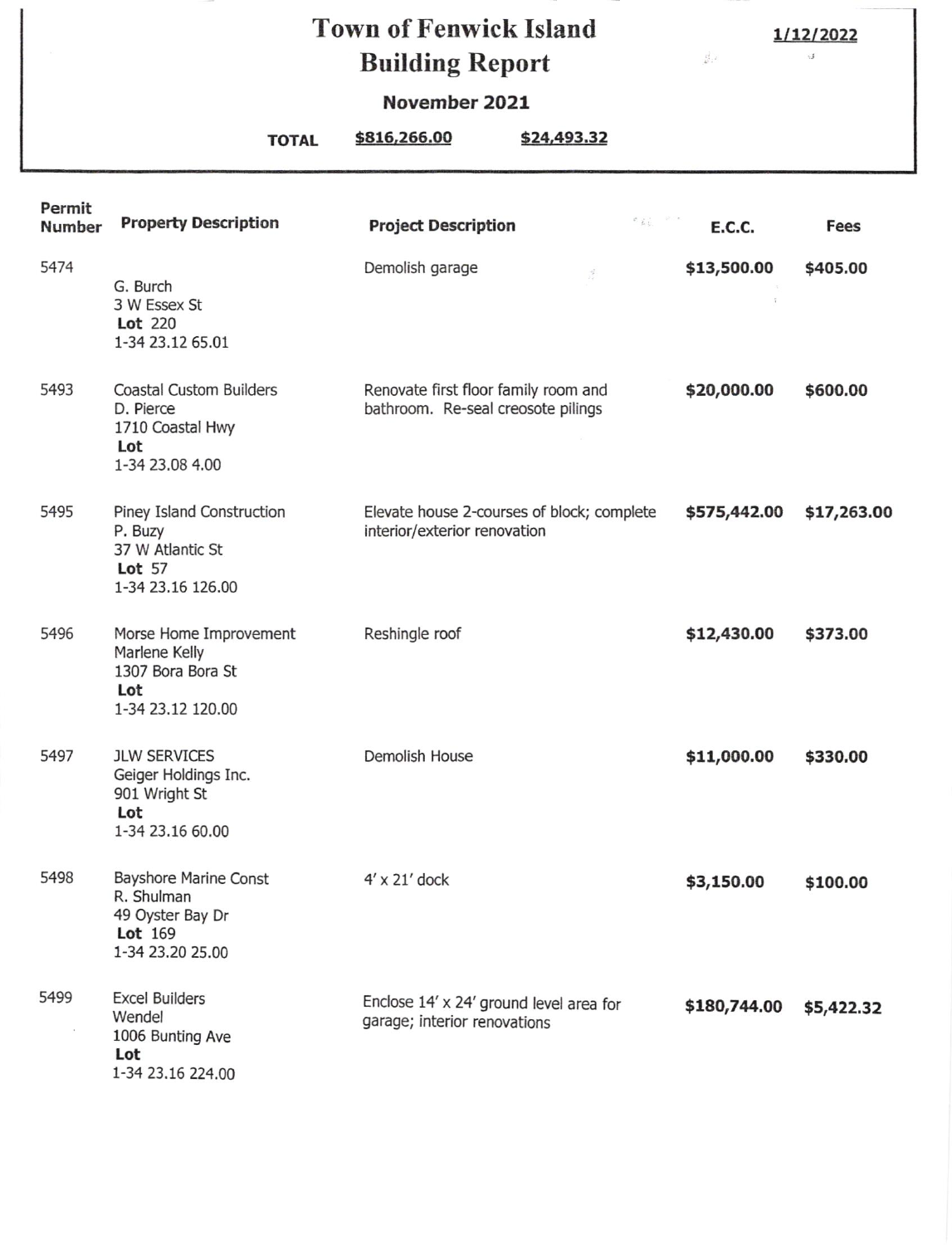|                | <b>License Business Name</b>          | <b>Issue Date</b> |                |   |
|----------------|---------------------------------------|-------------------|----------------|---|
| C <sub>2</sub> | COASTAL DELMARVA MASONRY              | 11/9/2021         | Totals:        |   |
| <b>OC</b>      | <b>GLAESER PAINTING CONTRACTOR, I</b> | 11/2/2021         |                |   |
| ОC             | PJ FITZPATRICK LLC                    | 11/2/2021         | C <sub>2</sub> |   |
| <b>OC</b>      | POOLSIDE CONSTRUCTION & RENOV         | 11/15/2021        | <b>OC</b>      |   |
| <b>OC</b>      | CHESAPEAKE CLIMATE CONTROL LLC        | 11/29/2021        | <b>RE</b>      |   |
| <b>OC</b>      | CHESAPEAKE PLUMBING & HEATING         | 11/29/2021        |                |   |
| <b>OC</b>      | LEONE ELECTRIC COMPANY                | 11/29/2021        |                | 9 |
| <b>OC</b>      | <b>MURPHY ELECTRIC</b>                | 11/29/2021        |                |   |
| RE             | STRAITH ZANARTU, AMANDA WHARTO        | 11/29/2021        |                |   |
|                |                                       |                   |                |   |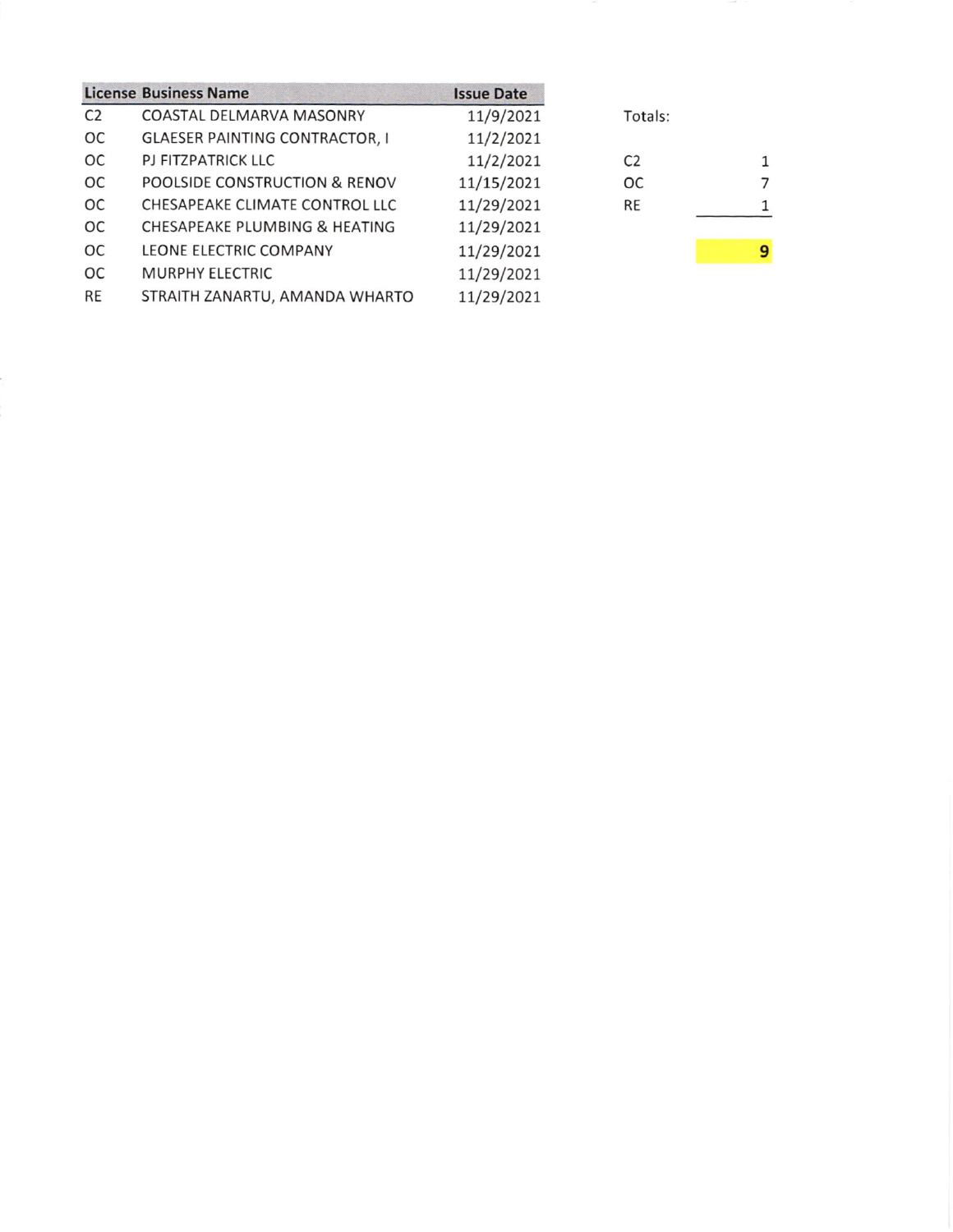|                                | <b>Town of Fenwick Island</b><br><b>Building Report</b>                                           |                            | 1/12/2022                             |               |          |
|--------------------------------|---------------------------------------------------------------------------------------------------|----------------------------|---------------------------------------|---------------|----------|
|                                | December 2021                                                                                     |                            |                                       |               |          |
|                                | <b>TOTAL</b>                                                                                      | \$4,795.00                 | \$144.00                              |               |          |
| <b>Permit</b><br><b>Number</b> | <b>Property Description</b>                                                                       | <b>Project Description</b> |                                       | <b>E.C.C.</b> | Fees     |
| 5500                           | <b>Blake's Boat Lifts LLC</b><br>P. Cannon<br>23 W South Carolina Ave<br>Lot<br>1-34 23.16 155.01 |                            | A PWC Lift with one associated piling | \$4,795.00    | \$144.00 |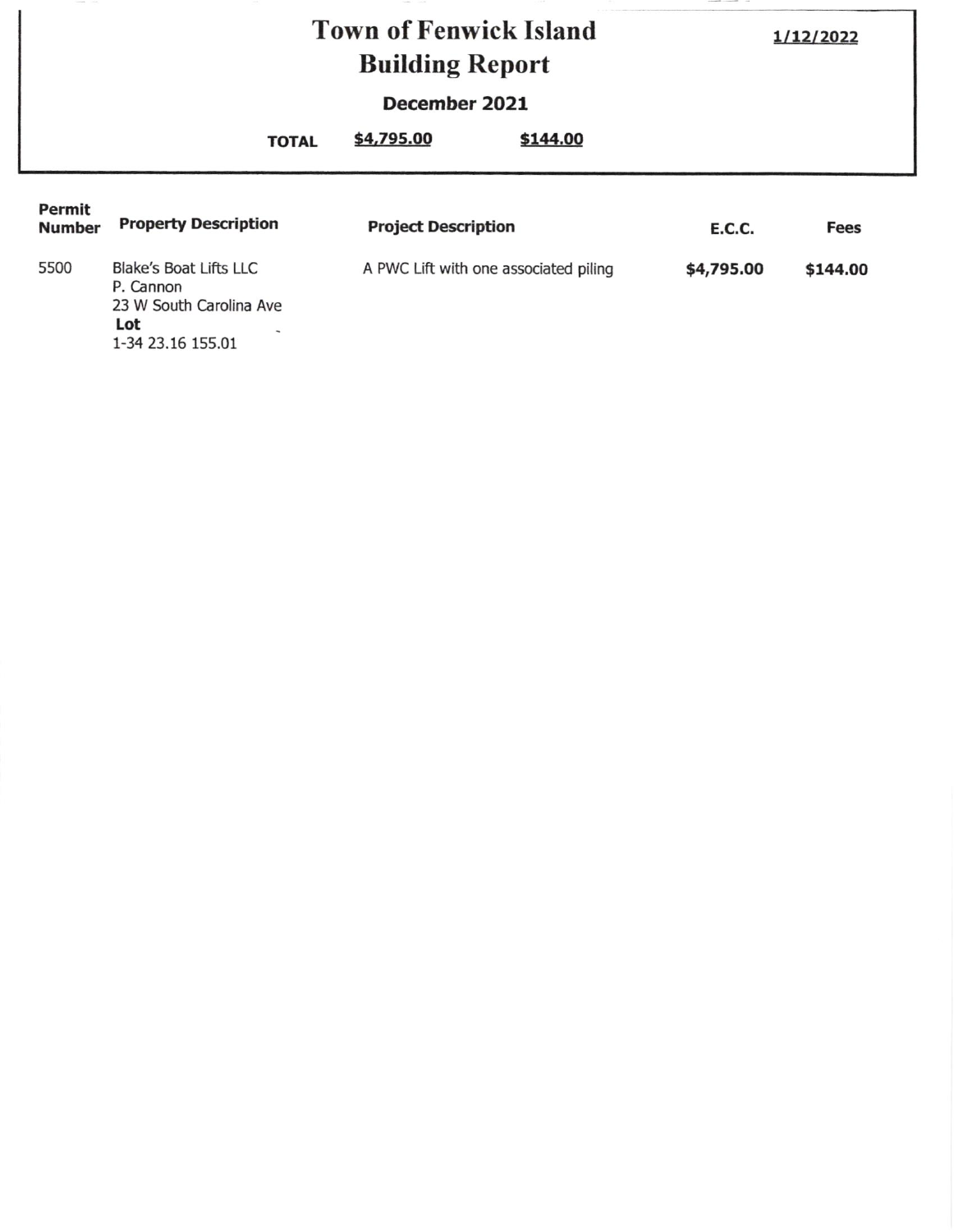|                | <b>License Business Name</b>     | <b>Issue Date</b> |                |
|----------------|----------------------------------|-------------------|----------------|
| C <sub>2</sub> | DEPENDABLE SERVICES, LLC.        | 12/8/2021         |                |
| OC             | SERVPRO OF SUSSEX COUNTY         | 12/8/2021         |                |
| OC             | <b>SHANE DELEON</b>              | 12/8/2021         | Tot            |
| OC             | Bryant Group, Inc.               | 12/8/2021         |                |
| OC             | J.T. HOOVER INC.                 | 12/8/2021         | C <sub>2</sub> |
| RE             | R. GARDNER & LINDA M. BUNTING    | 12/8/2021         | ОC             |
| RE             | <b>JACK &amp; CAROLYN SMITH</b>  | 12/8/2021         | <b>RM</b>      |
| <b>RE</b>      | <b>SUSAN CLOWER</b>              | 12/8/2021         | RE             |
| OC             | SOUTHERN COMFORT MECHANICAL IN   | 12/9/2021         |                |
| OC             | AQUATECH WATER SPECIALTIES LLC   | 12/9/2021         |                |
| RE             | SUNSHINE PLAZA, LTD.             | 12/9/2021         |                |
| <b>RE</b>      | <b>CHARLES R. AND KAY WEBER</b>  | 12/9/2021         |                |
| C <sub>2</sub> | HERKER LAWN MAINTENANCE          | 12/13/2021        |                |
| C <sub>2</sub> | MILSPAW'S MOWING                 | 12/13/2021        |                |
| OC             | <b>ERCO INTERIOR SYSTEMS INC</b> | 12/13/2021        |                |
| OC             | <b>CREATIVE FLOORS</b>           | 12/13/2021        |                |
| OC             | <b>BLADES HVAC SERVICES</b>      | 12/13/2021        |                |
| OC             | THE POOL DOCTOR                  | 12/13/2021        |                |
| OC             | PENINSULA ROOFING COMPANY INC    | 12/13/2021        |                |
| OC             | EAST COASTAL PAINTING LLC        | 12/13/2021        |                |
| ОС             | B & G HEATING & AIR, INC.        | 12/13/2021        |                |
| OC             | CROWLEY & ASSOCIATES REALTY, I   | 12/13/2021        |                |
| OC             | PHILLIPS SIGNS, INC.             | 12/13/2021        |                |
| OC             | R & M HEATING & AIR CONDITIONI   | 12/13/2021        |                |
| OC             | SERVICE TODAY, INC.              | 12/13/2021        |                |
| OC             | <b>GEORGE WAYNE MCCABE</b>       | 12/13/2021        |                |
| OC             | PARADISE PLUMBING, INC.          | 12/13/2021        |                |
| OC             | T.H. WHITE GENERAL CONTRACTOR    | 12/13/2021        |                |
| OC             | MILFORD GUTTER GUYS, LLC         | 12/13/2021        |                |
| OC             | T.J. LANE CONSTRUCTION, INC.     | 12/13/2021        |                |
| ОС             | POWER BACK SERVICE LLC           | 12/13/2021        |                |
| OC             | T C ELECTRIC CO., INC.           | 12/13/2021        |                |
| ОC             | ATLANTIC REFRIGERATION AND       | 12/13/2021        |                |
| ОC             | ONE CALL SERVICES, INC.          | 12/13/2021        |                |
| ОС             | CAVE CONSTRUCTION, INC.          | 12/13/2021        |                |
| OC             | J & J BULKHEADING                | 12/13/2021        |                |
| OC             | <b>DAVE DUNN CONTRACTORS</b>     | 12/13/2021        |                |
| ОC             | S.D. MURRAY PROPERTY MANAGEMEN   | 12/13/2021        |                |
| OC             | MCGINTY MARINE CONSTRUCTION      | 12/13/2021        |                |
| ОC             | DAISEY'S WELL DRILLING           | 12/13/2021        |                |
| OC             | <b>ISLAND CONSTRUCTION LLC</b>   | 12/13/2021        |                |
| OC             | C & C DRYWALL CONTRACTORS SOUT   | 12/13/2021        |                |
| OC             | PARKER & SON HVAC LLC            | 12/13/2021        |                |
| OC             | <b>BAYSIDE EXTERIORS</b>         | 12/13/2021        |                |
| OC             | MARK WEST MASTER ELECTRICIAN I   | 12/13/2021        |                |
| OC             | <b>MARTIN SERVICES LLC</b>       | 12/13/2021        |                |

| tals:                |     |
|----------------------|-----|
| ŗ                    | 4   |
| $\ddot{\phantom{0}}$ | 123 |
| Λ                    | 26  |
| $\vdots$             | 33  |
|                      |     |

186